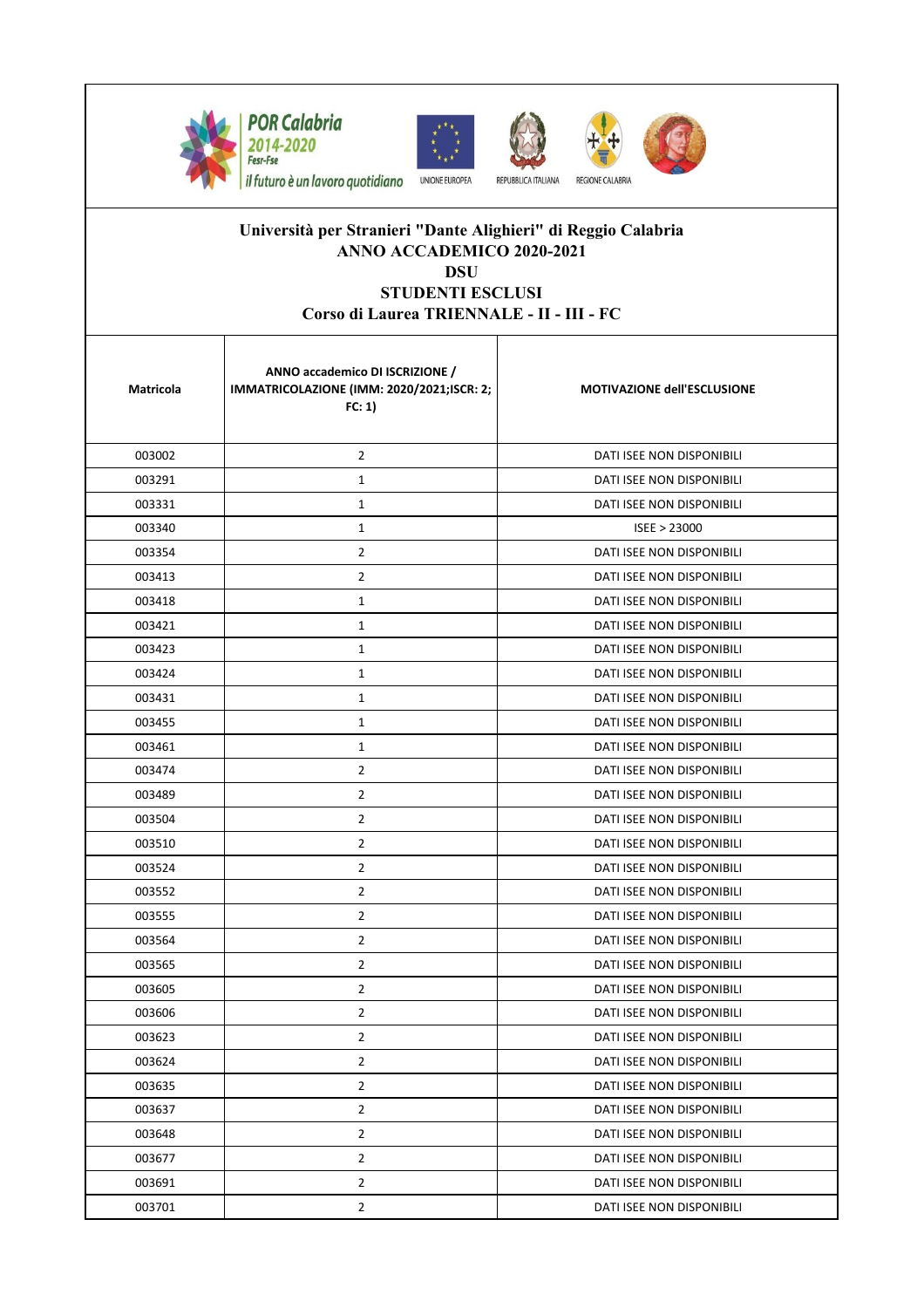| 003708 | $\overline{2}$ | DATI ISEE NON DISPONIBILI   |
|--------|----------------|-----------------------------|
| 003712 | $\overline{2}$ | DATI ISEE NON DISPONIBILI   |
| 003716 | $\overline{2}$ | DATI ISEE NON DISPONIBILI   |
| 003721 | $\overline{2}$ | DATI ISEE NON DISPONIBILI   |
| 003723 | $\overline{2}$ | DATI ISEE NON DISPONIBILI   |
| 003733 | $\overline{2}$ | DATI ISEE NON DISPONIBILI   |
| 003735 | $\overline{2}$ | DATI ISEE NON DISPONIBILI   |
| 003738 | $\overline{2}$ | DATI ISEE NON DISPONIBILI   |
| 003739 | $\overline{2}$ | DATI ISEE NON DISPONIBILI   |
| 003743 | $\overline{2}$ | DATI ISEE NON DISPONIBILI   |
| 003746 | $\overline{2}$ | DATI ISEE NON DISPONIBILI   |
| 003752 | $\overline{2}$ | DATI ISEE NON DISPONIBILI   |
| 003754 | $\overline{2}$ | DATI ISEE NON DISPONIBILI   |
| 003755 | $\overline{2}$ | DATI ISEE NON DISPONIBILI   |
| 003758 | $\overline{2}$ | DATI ISEE NON DISPONIBILI   |
| 003760 | $\overline{2}$ | DATI ISEE NON DISPONIBILI   |
| 003765 | $\overline{2}$ | DATI ISEE NON DISPONIBILI   |
| 003768 | $\overline{2}$ | DATI ISEE NON DISPONIBILI   |
| 003770 | $\overline{2}$ | DATI ISEE NON DISPONIBILI   |
| 003790 | $\overline{2}$ | DATI ISEE NON DISPONIBILI   |
| 003804 | $\overline{2}$ | DATI ISEE NON DISPONIBILI   |
| 003806 | $\overline{2}$ | DATI ISEE NON DISPONIBILI   |
| 003812 | $\overline{2}$ | DATI ISEE NON DISPONIBILI   |
| 003823 | $\overline{2}$ | DATI ISEE NON DISPONIBILI   |
| 003935 | $\overline{2}$ | DATI ISEE NON DISPONIBILI   |
| 003942 | $\overline{2}$ | DATI ISEE NON DISPONIBILI   |
| 003947 | $\overline{2}$ | DATI ISEE NON DISPONIBILI   |
| 003948 | $\overline{2}$ | DATI ISEE NON DISPONIBILI   |
| 003727 | $\overline{2}$ | ISEE > 23000                |
| 003745 | $\overline{2}$ | ISEE > 23000                |
| 003767 | $\overline{2}$ | ISEE > 23000                |
| 003579 | $\overline{2}$ | ISEE > 23000                |
| 003495 | $\mathbf{1}$   | ISEE > 23000                |
| 003498 | $\overline{2}$ | ISEE > 23000                |
| 003661 | $\overline{2}$ | ISEE > 23000                |
| 003669 | $\overline{2}$ | ISEE > 23000                |
| 003501 | $\overline{2}$ | ISEE > 23000                |
| 003937 | $\overline{2}$ | ISEE > 23000                |
| 003798 | $\overline{2}$ | ISEE > 23000 & ISPE > 50000 |
| 003793 | $\overline{2}$ | ISEE > 23000 & ISPE > 50000 |
| 003535 | $\overline{2}$ | ISEE > 23000 & ISPE > 50000 |
| 003533 | $\overline{2}$ | ISEE > 23000 & ISPE > 50000 |
| 003390 | $\mathbf{1}$   | ISEE > 23000 & ISPE > 50000 |
| 003617 | $\overline{2}$ | ISEE > 23000 & ISPE > 50000 |
| 003686 | $\overline{2}$ | ISEE > 23000 & ISPE > 50000 |
| 003656 | $\overline{2}$ | ISEE > 23000 & ISPE > 50000 |
| 003503 | $\overline{2}$ | ISEE > 23000 & ISPE > 50000 |